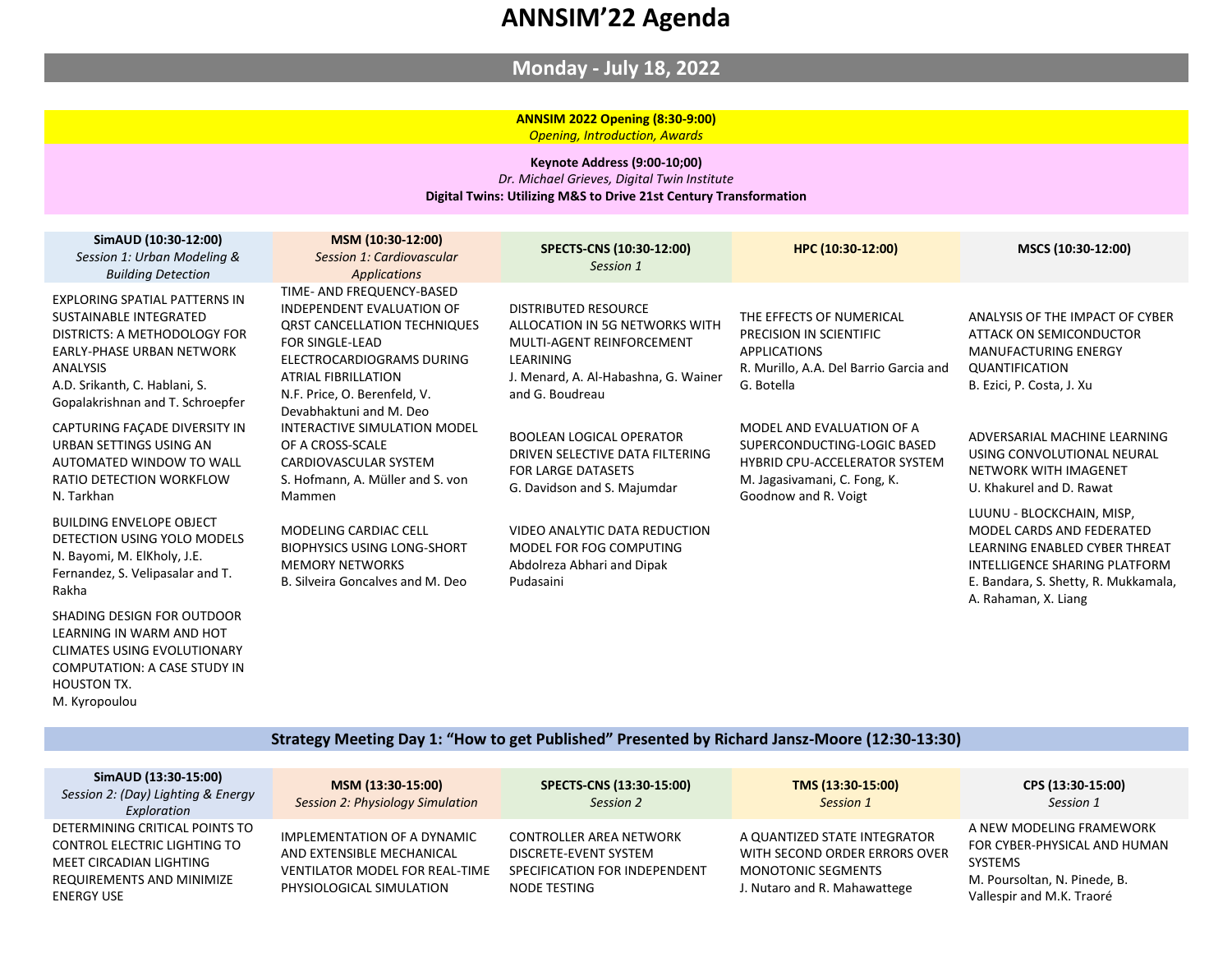| B. Abboushi and S. Safranek                                                                                                                                                                                                                                                              | J.B. Webb, A. Bray, J. Gerard, S.<br>Frembgen, H. Scheirich, J. VanPelt                                                                                                           | M. Jamal, J. Boi-Ukeme and G.<br>Wainer                                                                                                           |                                                                                                                                                           |                                                                                                                                                                                                                                                     |
|------------------------------------------------------------------------------------------------------------------------------------------------------------------------------------------------------------------------------------------------------------------------------------------|-----------------------------------------------------------------------------------------------------------------------------------------------------------------------------------|---------------------------------------------------------------------------------------------------------------------------------------------------|-----------------------------------------------------------------------------------------------------------------------------------------------------------|-----------------------------------------------------------------------------------------------------------------------------------------------------------------------------------------------------------------------------------------------------|
| DYNAMIC SUBSET SENSITIVITY<br>ANALYSIS FOR DESIGN EXPLORATION<br>L. Hinkle, G. Pavlak, L. Curtis and N.<br>Brown                                                                                                                                                                         | and R. Clipp<br>INTEGRATIVE PHYSIOLOGY-COUPLED<br>PILOT-CENTERED FLIGHT<br>SIMULATION<br>S. Harrison, A. Bulysheva, R. Clipp, J.<br>Webb, M. Mitchum, B. Newman and<br>M. Audette | SOFTWARE-DEFINED OPTICAL LOCAL<br>AREA NETWORK ARCHITECTURE AND<br>PRIORITY TRAFFIC PERFORMANCE<br><b>ANALYSIS</b><br>P. Baziana                  | MODEL AND EXECUTION SCALABLE<br>TRAITS FOR INTERACTION (NEXUS)<br>MODELING OF WATER AND ENERGY<br><b>SYSTEMS</b><br>M. Fard and H. Sarjoughian            | A DIGITAL TWIN BASED APPROACH<br>FOR ENSURING BUSINESS<br>CONTINUITY PLAN AND SAFE<br>RETURN TO WORKPLACE<br>S. Barat, D. Mulpuru, A. Yadav, A.<br>Basu, V. Kulkarni, S. Samudrala, A.<br>Bhide, P. Thomas, K. Krishna, A.<br>Yadav and A. Mazumder |
| <b>IMPACT ASSESSMENT OF ENERGY</b><br><b>CONSERVATION MEASURES ON</b><br><b>BUILDING ENERGY CONSUMPTION,</b><br>CARBON EMISSION, AND<br><b>ADAPTATION COST USING FUTURE</b><br><b>WEATHER DATA</b><br>Z. Zolfaghari, T. Raja, P.<br>Kusumadjaja, D. Salinas, U.N. Kapini<br>and P. Pease |                                                                                                                                                                                   | <b>ENABLING COLLABORATIVE</b><br>MODELING THROUGH A WEB<br><b>LIBRARY OF DEVS MODELS</b><br>H. Qassoud, B. St-Aubin, G. Wainer<br>and C.R. Martin | MULTI-PARADIGM MODELLING FOR<br><b>MODEL BASED SYSTEMS</b><br><b>ENGINEERING: EXTENDING THE</b><br>FTG+PM<br>R. Paredis, J. Exelmans and H.<br>Vangheluwe | INTEGRATION OF THE MAPE-K LOOP<br>IN DIGITAL TWINS<br>H. Feng, C. Gomes, S. Gil, P.H.<br>Mikkelsen, D. Tola, M. Sandberg and<br>P.G. Larsen                                                                                                         |
| SimAUD (15:30-17:00)<br>Session 3: Building Envelope                                                                                                                                                                                                                                     | MSM (15:30-17:00)                                                                                                                                                                 | SPECTS-CNS (15:30-17:00)<br>Session 3                                                                                                             | TMS (15:30-17:00)<br>Session 2                                                                                                                            | CPS (15:30-17:00)<br>Session 2                                                                                                                                                                                                                      |
| OPTIMIZATION-BASED DESIGN<br><b>EXPLORATION OF THE MUTUAL</b>                                                                                                                                                                                                                            | <b>MSM Panel Discussion:</b>                                                                                                                                                      | AN IOT BASED SMART MONITORING                                                                                                                     | DATA ASSIMILATION FOR                                                                                                                                     | KNOWLEDGE STRUCTURES OVER                                                                                                                                                                                                                           |
| <b>INFLUENCE BETWEEN BUILDING</b><br>MASSING AND FAÇADE DESIGN<br>X. Liu, L. Wang and G.H. Ji                                                                                                                                                                                            | <b>Convergence between Medical</b><br><b>Simulation and Neural Networks</b>                                                                                                       | SYSTEM DETECTING PATIENT FALL<br>H. Rajaei                                                                                                        | SIMULATION-BASED REAL-TIME<br>PREDICTION/ANALYSIS<br>X. Hu                                                                                                | <b>SIMULATION UNITS</b><br>E. Kamburjan and E.B. Johnsen                                                                                                                                                                                            |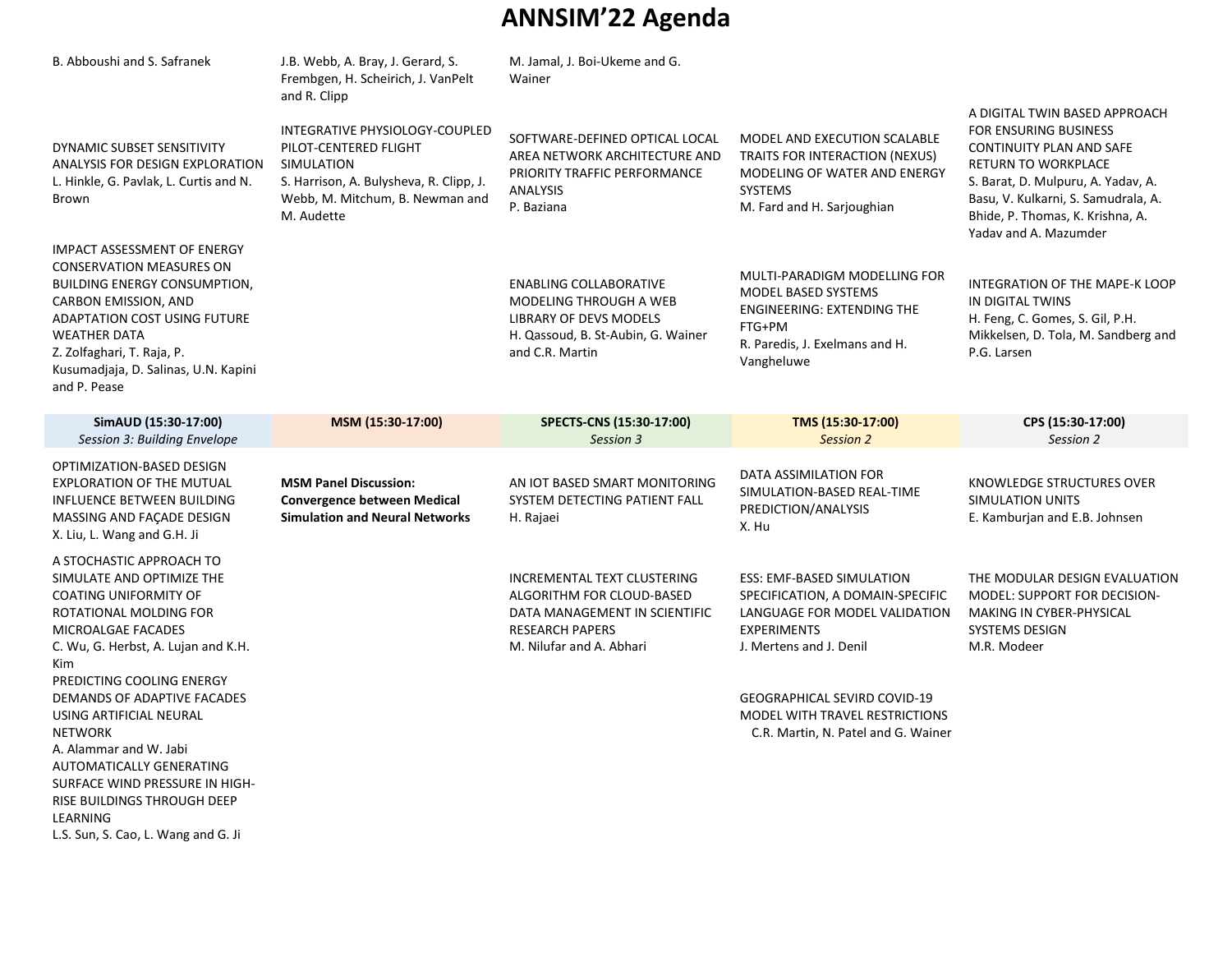### **Tuesday - July 19, 202 2**

**SimAUD (8:30 -10:00)** *Session 4: Urban Microclimate and Comfort*

INFOMORPHISM: URBAN PLANNING FOR RENEWABLE ENERGY INTEGRATION VIA SIMULATED ENERGY EXCHANGE **NETWORKS** F. Li, K.R. Schell and A . Tsamis

HOW THE URBAN MICROCLIMATE AND OUTDOOR THERMAL COMFORT CAN AFFECT INTRA -CITY MOBILITY PATTERNS: EVIDENCE FROM NEW YORK CITY Y. Yang, D. Wang and T . Dogan

AN URBAN FEASIBILITY STUDY INTO BALANCING UPFRONT EMBODIED CARBON EMISSIONS THROUGH INTEGRATED GREEN AREAS AS CARBON OFFSETS E.R. Newmarch, M. Donn, S. T . Twose, F . Short and D . Dowdell

**SimAUD (10:30 -12:00)** *Session 5: Simulation Tools & Workflows*

AN OPTIMIZATION FRAMEWORK AND TOOL FOR CONTEXT - SENSITIVE SOLAR -DRIVEN DESIGN USING GENERATIVE CELLULAR AUTOMATA (SDCA) S. Luitjohan, N. Abbasabadi and M. Ashayeri

SKETCH TO BUILD: AN INTUITIVE DESIGN PLATFORM FOR

#### **MSM (8:30 -10:00)**

*Session 4: Deep & Machine Learning* SYNTHESIZING BURN WOUND IMAGES FOR DEEP LEARNING APPLICATIONS B. Schenkenfelder, S . Kaltenleithner, B . Sabrowsky - Hirsch, C . Klug, D .B. Lumenta and J . Scharinger

FALL DETECTION USING SELF - SUPERVISED PRE -TRAINING MODEL H.G. Yhdego, C . Paolini and M . Audette

MULTI -MODALITY BREAST MRI SEGMENTATION USING NN -UNET FOR PREOPERATIVE PLANNING OF ROBOTIC SURGERY NAVIGATION M. Alqaoud, J . Plemmons, E . Feliberti, K. Kaipa, S. Dong, G. Fichtinger, Y . Xiao and M . Audette

**MSM (10:30 -12:00)** *Session 5: Computer -Assisted Medicine (surg -plan, telemed, devices)*

EXTENSIVE SIMULATION OF HUMAN -ROBOT INTERACTION FOR CRITICAL CARE TELEMEDICINE I. Kim, A. Nepomuceno, J . Michel, S . Jamison and K . Kesavadas

SIMULATION -BASED FRAMEWORK TO DEVELOP A CONTROL SYSTEM FOR

**HSAA/AIS (8:30 -10:00)** *Session 1: Applied HSAA/AIS*

ENCODING PROTEST DURATION IN AN AGENT -BASED MODEL AS CHARACTERISTIC PHASE **TRANSITIONS** B.J. Goode and B . S . Pires

TOWARD A MOVEMENT PARADIGM FOR ARTIFICIAL HUMAN AGENTS T. Clemen, N. Ahmady - Moghaddam, D. Glake, U.A. Lenfers, F .J. Ocker, D . Osterholz and J . Strobele

USING GENERATIVE ADVERSARIAL NETWORKS TO ASSIST SYNTHETIC POPULATION CREATION FOR SIMULATIONS S. Kotnana, D. Han, T. Anderson, A. Züfle and H. Kavak

**HSAA/AIS (10:30 -12:00)**

*Session 2: Policy Support by HSAA/AIS*

#### **EXPERT PANEL DISCUSSION: HOW CAN WE PROVIDE BETTER SIMULATION -BASED POLICY SUPPORT?** A . Tolk, T . Clemen, N . Gilbert, and C . Macal Moderator: T . Anderson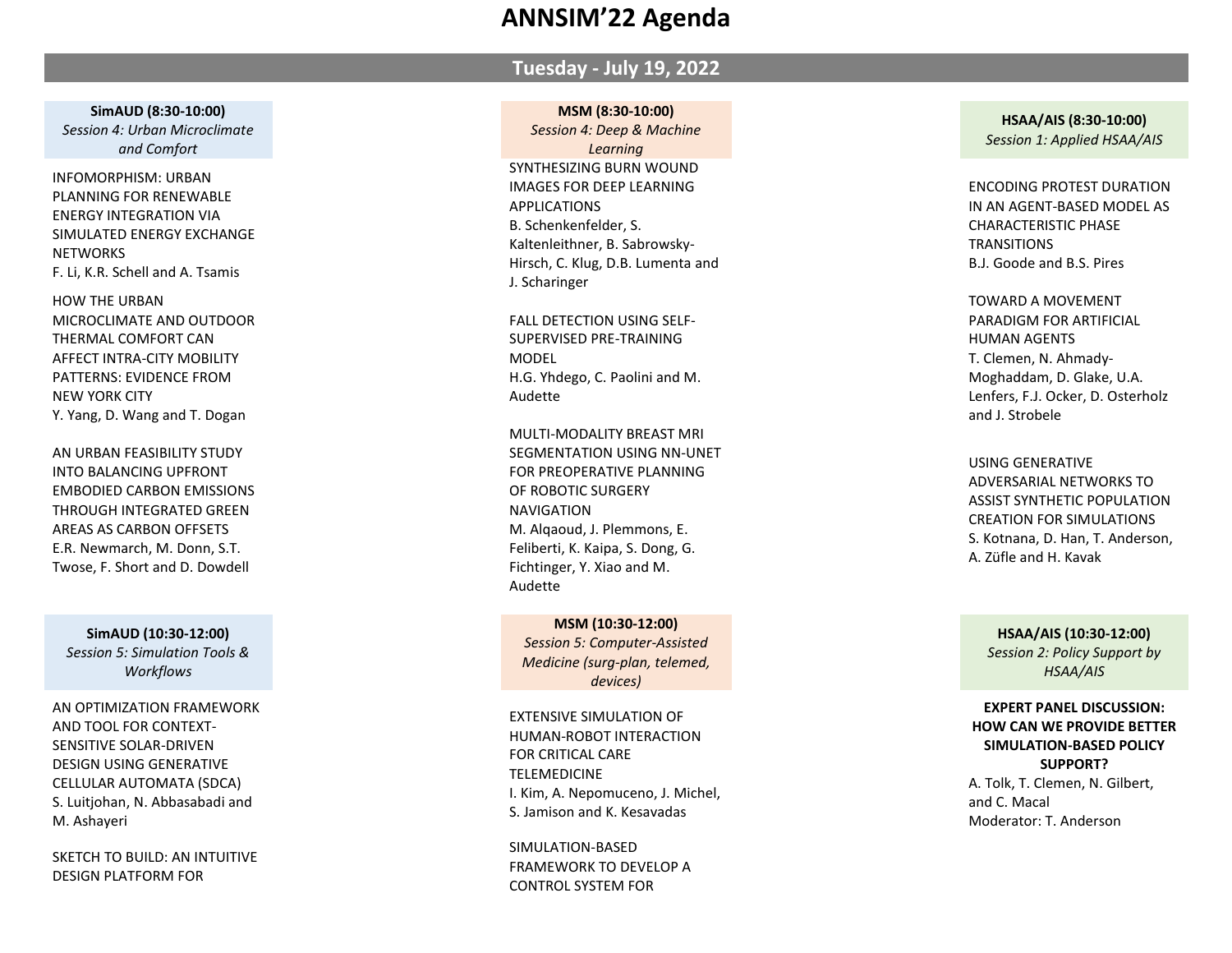SUSTAINABLE HOUSING COMPLEXES Z.P. Zhang and T. Narahara

A NOVEL MULTI-CRITERIA WORKFLOW BASED ON REVERSE SOLAR ENVELOPES FOR THE DESIGN OF RESIDENTIAL **CLUSTERS** A. Sepúlveda and F. De Luca

SOFTWARE ARCHITECTURE FOR BIM TO DEVS INTEGRATION M.A. Patel, V.S. Rajus and G. Wainer

## **ANNSIM'22 Agenda**

FUNCTIONAL ELECTRICAL STIMULATION M. Hong, B.A. Hasse, A.J. Fuglevand and J. Rozenblit

CONTEXT-AWARE SECURITY MODES FOR MEDICAL DEVICES M. Riegler, J. Rozenblit and J. Sametinger

FULLY AUTOMATED CONVERSION OF GLIOMA CLINICAL MRI SCANS INTO A 3D VIRTUAL REALITY MODEL FOR PRESURGICAL PLANNING R.N. Tucker, B.P. Sutton, C. Duncan, C. Lu, S. Koyejo, A.J. Tsung, J. Maksimovic, T. Ralph, S.M. Pieta and M. T. Bramlet

#### **Strategy Meeting Day 2: "How to Review" Presented by Richard Jansz-Moore (12:30-13:30)**

**SimAUD (13:30-15:00)** *Session 6: Ventilation & Impact of Covid*

MEASURING DESIGN SENSITIVITY: AN EVALUATION OF ASSESSMENT METHODS AND METRICS FOR NATURAL VENTILATION STUDIES N. Tarkhan and S. Mokhtar

A SIMULATION-BASED APPROACH TO MITIGATE DISEASE TRANSMISSION RISK FROM AEROSOL PARTICLES IN BUILDINGS H. Parhizkar, S. Rockcastle, M. Fretz and K.G. Van Den Wymelenberg

THE INFLUENCE OF COVID RELATED RESTRICTIONS ON THE ENERGY CONSUMPTION OF THE

SIMULATION OF DISSEMINATION STRATEGIES ON TEMPORAL **NETWORKS** L. Serena, S. Ferretti, M. Zichichi and G. D'Angelo

AUTOMATED MODEL DISCOVERY FOR STEERING BEHAVIOR SIMULATION H.H. Le and X. Hu

AUTOMATED GENERATION OF PATIENT POPULATION FOR DISCRETE-EVENT SIMULATION USING PROCESS MINING

#### **ANSS (13:30-15:00) HSAA/AIS (13:30-15:00)** *Session 3: Combing Simulation*

*with AI/ML*

TAXONOMY, TOOLS, AND A FRAMEWORK FOR COMBINING SIMULATION MODELS WITH AI/ML MODELS V. Gehlot, P. Rokowski, E.B. Sloane and N. Wickramasinghe

DEVS MODEL CONSTRUCTION AS A REINFORCEMENT LEARNING PROBLEM I. David and E. Syriani

COMPOSING MODELING AND SIMULATION WITH MACHINE LEARNING IN JULIA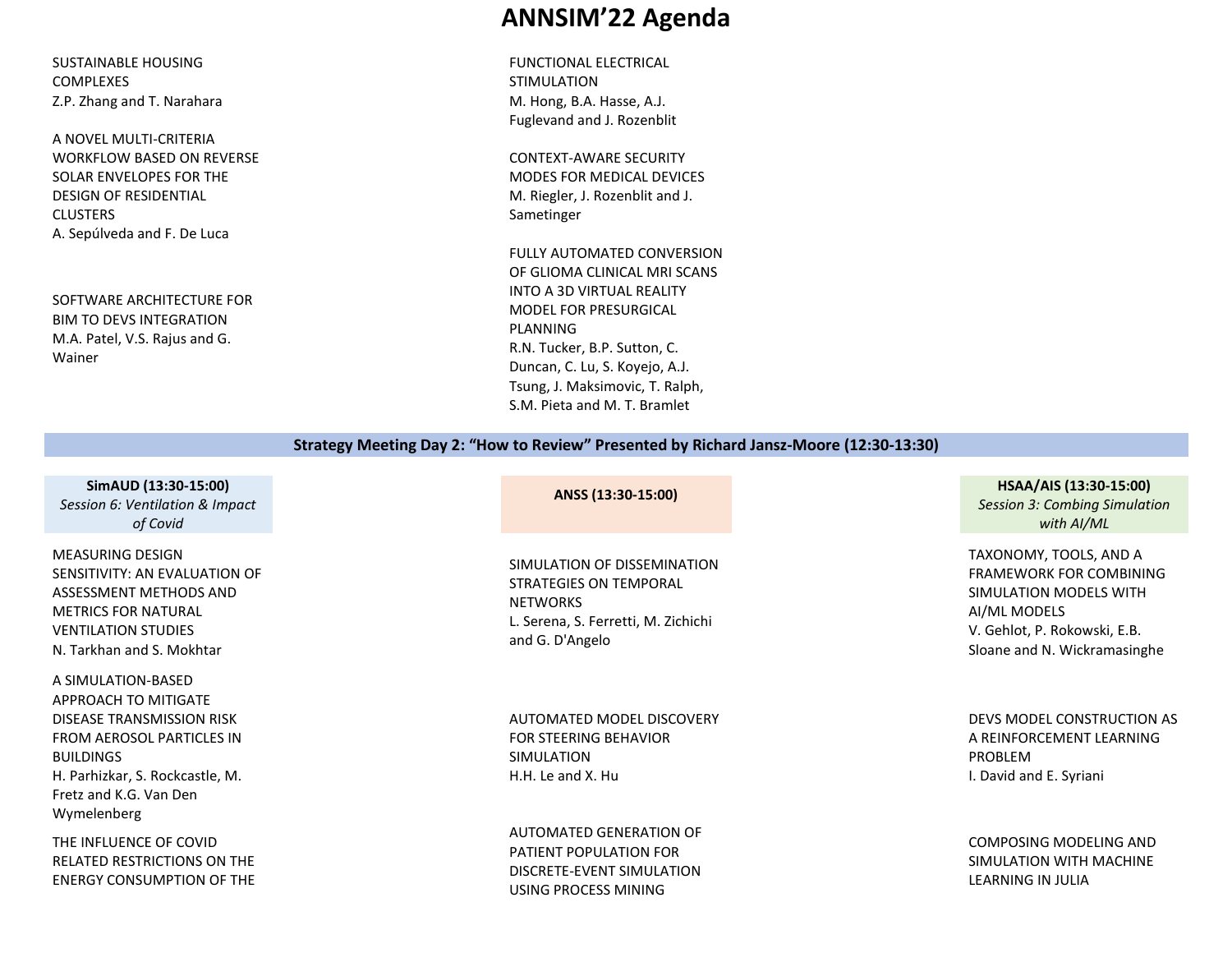BUILDING: THE VENTILATION RATE EFFECT R. Ashrafi, M. Azarbayjani, H. Tabkhi and M. Sheikhshahrokhdehkordi

> **SimAUD (15:30-18:00)** *Session 7: Mixed Realities & Robots*

INTEGRATING IMMERSIVE VIRTUAL ENVIRONMENT USER STUDIES INTO ARCHITECTURAL DESIGN PRACTICE G.D. Bailey, O. Kammler, R. Weiser, S. Schneider and E. Fuchkina

SERVER-BASED MIXED-REALITY SYSTEM FOR MULTIPLE DEVICES TO VISUALIZE A LARGE ARCHITECTURAL MODEL AND SIMULATIONS R. Tsujimoto, T. Fukuda and N. Yabuki

DEEP SANDSCAPES: DESIGN TOOL FOR ROBOTIC SAND-SHAPING WITH GAN-BASED HEIGHTMAP PREDICTIONS K. Tsuruta, S.J. Griffioen, R.L. Johns and J.M. Ibáñez

**SimAUD 2022 Closing Session (17:00-18:00)**

## **ANNSIM'22 Agenda**

J. Le Lay, V. Augusto, J. Neveu and B. Dalmas

**Emerging Topic on Supply Chain Modeling (ET-SCM) (15:30-17:00)**

A SIMULATION FRAMEWORK FOR STUDYING FOREIGN RELIANCE ON REGIONAL SUPPLY CHAINS AT THE INDUSTRY LEVEL Scott Rosen, Andrew E. Hong, L.A. Rayson, W.S. Bland and J.A. Richkus

SUPPLY CHAIN SIMULATION AS A SERVICE TO INCREASE ADAPTATION CAPABILITY IN MANUFACTURING T. Kiss, G. Terstyanszky, R. Arjun, S. Sardesai, M.D. Goertz and M. Wangenheim

C. Rackauckas, R. Anantharaman, A. Edelman, S. Gowda, M. Gwozdz, A. Jain, C. Laughman, Y. Ma, F. Martinuzzi, A. Pal, U. Rajput, E. Saba, V.B. Shah

#### **MSBSE (15:30-17:00)**

A MSaaS PLATFORM FOR BUSINESS PROCESS MODELING & SIMULATION P. Bocciarelli, A. D'Ambrogio and M.M. Cialel

VALIDATION OF EPSIM - AN EMBEDDED PLATFORM SIMULATOR FOR CONTROL-EMBEDDED CO-DESIGN K. Vanherpen, D. Maes, Y. Vanommeslaeghe and P. De Meulenaere